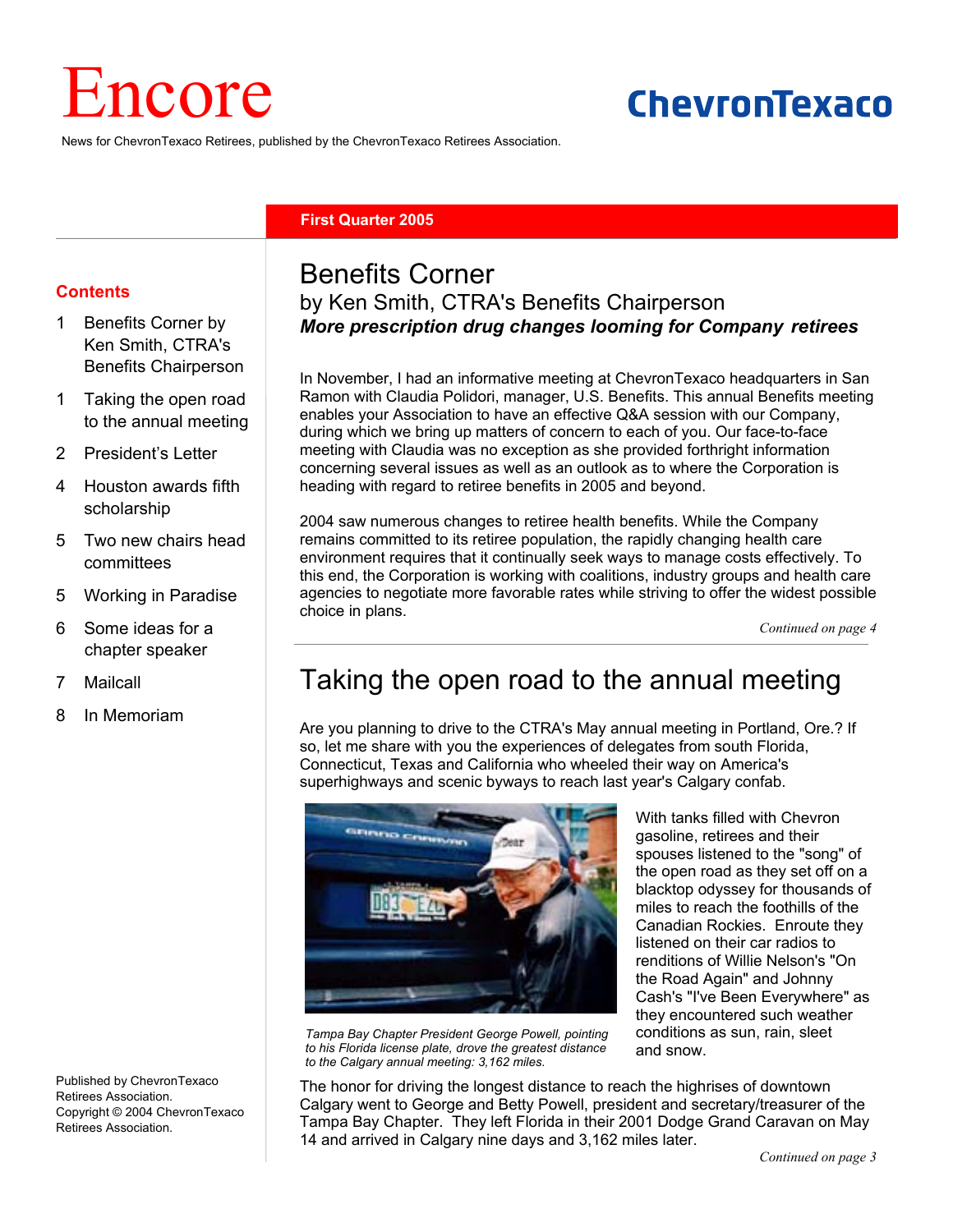Membership solicitation is a major goal of each chapter and I encourage the chapter presidents to use the available demographic data from Glenn Dutton, Demographics chair.

## President's Letter **"Project Purpose" Task Force makes progress at meeting in San Ramon**

Shortly after the annual meeting in Calgary, I appointed the "Project Purpose" Task Force to perform an in-depth study on what the CTRA is doing now, where our Association appears to be heading and what we could, or should, be doing differently to meet our future internal and external objectives. I am pleased to report that the Task Force held a very productive two-day November meeting at ChevronTexaco headquarters in San Ramon.

To bring you up to date, the Task Force's first step was sending two questionnaires in mid-July to all Association Directors. The response from Officers and Past Presidents was 73 percent, Committee Chairs and Area Vice Presidents 83 percent and Chapter Presidents 52 percent. To evaluate the replies, Phoenix Chapter President John Ranslem facilitated a team meeting of John Dewes, Jerry Barlow and Maree Stone. Their goal: to develop trends from the summaries of the eight relationships covered in both questionnaires. That team subsequently forwarded a report of its findings to the full Task Force for its review and assessment.

At San Ramon, the Task Force developed a mission statement and a set of recommendations/action plans. Christie Holt, a Chevron retiree who has her own consulting firm, facilitated this meeting. Although briefed on the meeting results, as of this writing I have not yet received the Task Force's formal recommendations. However, be assured that their recommendations represent the collective thinking of the responses we received from the Association's directors.

Also in November, we had our annual meeting with CVX management representing Benefits and the Internal Communications Group in Policy, Government & Public Affairs. Minutes of both meetings were forwarded to all Association Directors. Ken Smith, our Benefits Committee chair, has addressed key issues from the Benefits portion of the meeting in his "Benefits Corner" article elsewhere in this Encore.

An important point from the Internal Communications session is the not unexpected fact that hard print communications from the Company will be disappearing. CVX magazine will be replaced with an "E" magazine and future important Company news on the Internet will be presented in a succinct format for employees. We are asking for a link of this material to our website.

CTRA's challenge will be to improve communications with (1) the 68 percent of our membership who don't have Internet access in their home and (2) with the members of 28 percent of chapters that do not publish a newsletter. This will increase the burden on our Communications Committee to ensure that all members, including those who don't attend chapter meetings, receive our communications.

Lastly, a major disappointment last year was a six percent decline in our paid membership. If the Unaffiliated Area didn't produce a 54 percent increase, we would have had a 10 percent drop. Membership solicitation is a major goal of each chapter and I encourage the chapter presidents to use the available demographic data from Glenn Dutton, Demographics chair. Additionally, each member should take on a personal responsibility to recruit fellow retirees to become paid members.

-- Bob Olmstead P.O. Box 21765 Hilton Head Island, SC 29925 (843) 689-3171; bandgathhi@aol.com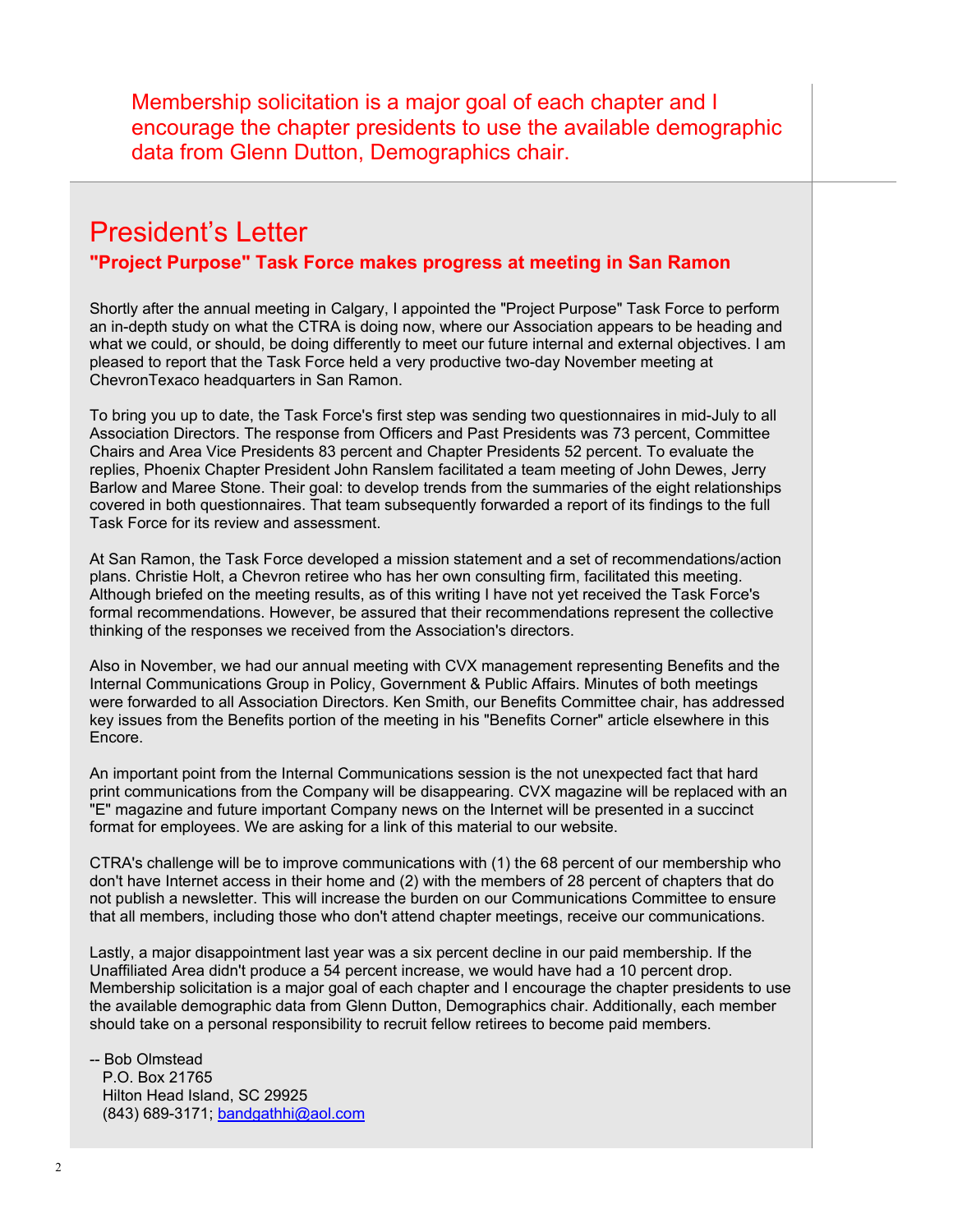#### **Taking the open road to the annual meeting**

*continued from page 1*

"We took our time so we could do lots of sightseeing," said George, who retired in 1991 as Gulf Oil's terminal manager in Louisville, Ky. Among their stopovers were Chattanooga, Tenn.; St. Louis; and Wyoming's Cody Historical Center, which is five museums in one.

The Powells kept rolling through heavy rain in Great Falls, Mont., snow flurries in Canada and threatening weather in Tornado Alley in Nebraska. He chuckled, "We no sooner checked into a Nebraska motel when a tornado warning was issued. Fortunately, nothing happened."

Registering 2,700 miles on his 2001 Cadillac DeVille's odometer on his drive from Poughkeepsie, N.Y., to Calgary was William Shepherd, president of the Texaco Beacon Retirees Chapter. He and wife, Jean, made a special stop in Rock Island, Ill., where his great, great, great uncle is buried. He said, "He was captured during the Civil War in Chattanooga and moved to a Union prison in Rock Island where he died." Elsewhere, they were impressed by Mount Rushmore. "I was surprised you can get so close to the monument itself."

After the annual meeting, they drove north to Edmonton to visit Jean's relatives. Later, they took the Trans Canada Highway from Edmonton to Toronto on the way home. Altogether, they traveled 5,800 miles. Shepherd, who served 30 years with Texaco before retiring in 1986, was managing director and director of research for Texaco Laboratories in Europe.

The Leneys warmed up their new 2003 Lexus LS 430, a big sedan with a GPS system and radar cruise control, by driving to the CTRA's 2003 annual meeting in Oklahoma City. So the 3,200-mile roundtrip spin from Danville, in the San Francisco Bay Area, to Calgary was a breeze for Bill and Jackie.

Enroute they stopped in Portland, Ore., to visit family, cruised through the colossal Canadian Rockies and spent a night at the Fairmont Banff Springs Hotel, with all the amenities, size and excitement of a cruise ship. Enroute home they visited Waterton Lakes (Canada), and Glacier and Yellowstone national parks.

"We like to drive because you can see new places and experience the beauty of America. We are flying less because of all the crowds and hassle," said Bill, who culminated his 30-year Chevron USA career in 1992 by retiring as manager, special projects, Planning and Business Evaluation. He served the last two years as the CTRA's Budget & Finance Committee chair.

But for the longest "post-Calgary" driving, the honors went to Roy Walker, president, East Texas Chapter. He and wife, Betty, started their 2,400-mile journey from Kilgore, Texas, to Calgary in their 2001 Dodge Ram pickup truck. They made a side trip to Deadwood, South Dakota, the once infamous Wild West town that was featured in an HBO television series.

Once the annual meeting ended, the Walkers headed for Alaska via Banff and Jasper national parks and Prince George, B.C. At the Watson Lake Junction, they turned left onto the Alcan Highway where they encountered "hardpack gravel for the next 150 miles. Right alongside the road we saw black bear, moose and deer," said Roy.

In Alaska they visited Anchorage, Seward and Fairbanks, with closeups views in Denali National Park of "grizzlies, caribou, reindeer and Dall sheep." They left their pickup in Fairbanks to take a mini-bus tour to the Arctic Circle "on the worst road I ever saw." On the way home, they made sidetrips to Dawson and Whitehorse in Canada's Northwest Territory.



*Roy Walker, after driving from Kilgore, Texas, to the Calgary meeting, hopped into his pickup truck and hit the road for Alaska.* 

Roy added, "I got my fill of fresh salmon and halibut. And we had no flats or car problems on our long trip." He retired in 1998 from Warren Petroleum as the Monahans, Texas, plant manager.

It's apparent the CTRA annual meetings instill some of its retirees with a true spirit of adventure.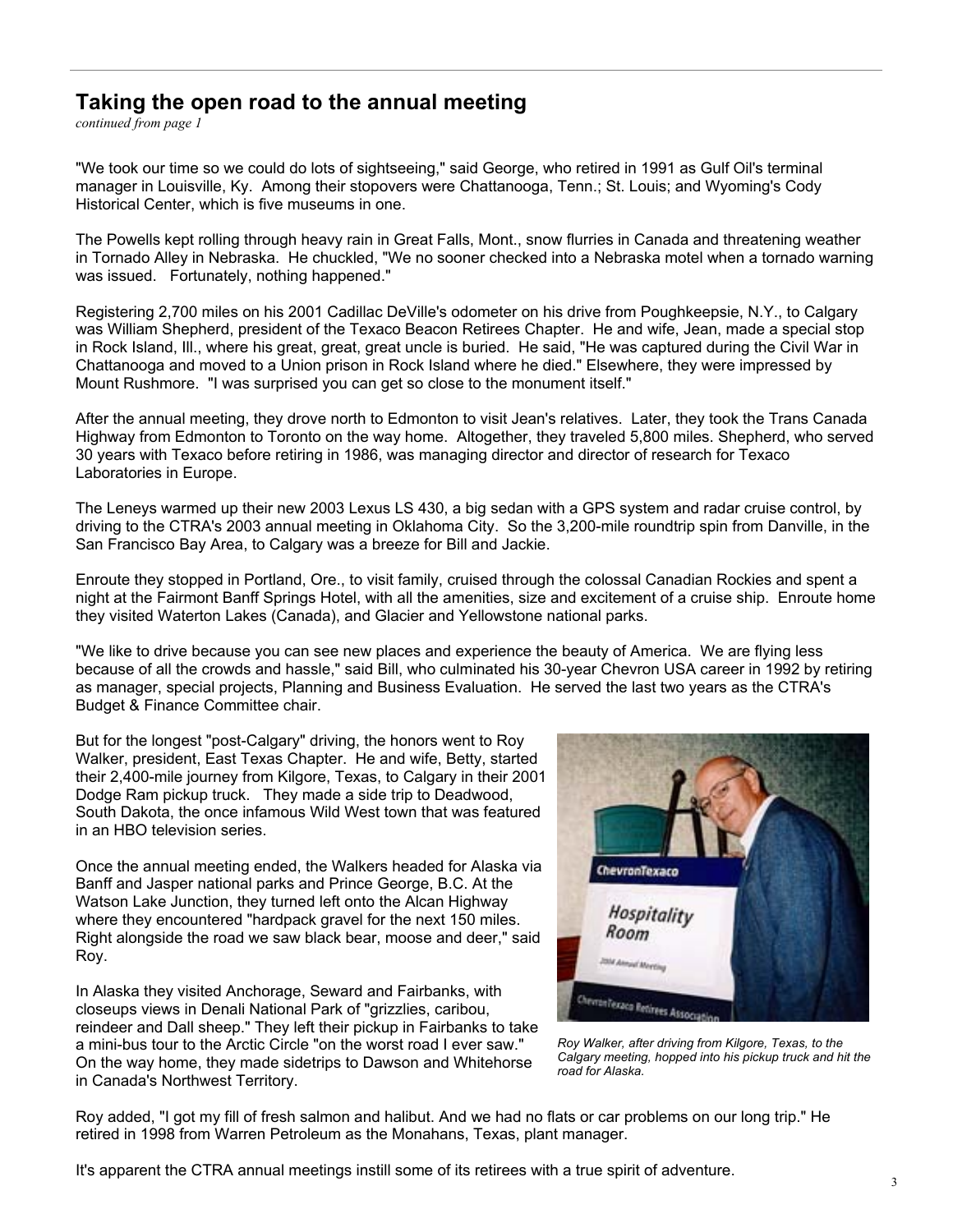## Houston awards fifth scholarship

Metropolitan Houston Chapter, for the fifth consecutive year, has awarded a \$1,000 college scholarship based on academic excellence. The recipient for the 2004-05 academic year is Tara Horn, who graduated from Riverview High in Oakmont, Pa. She now is attending the University of Pittsburgh, where she's majoring in biology with a strong interest in research and medicine. Shirrald Hendrix chairs the chapter's nominating committee for this award.

Horn is the granddaughter of Houston's George Larrabee, who retired in that city in 1983 as general manager, International Gas and Gas Liquids, for Gulf Oil Trading Company. His career spanned 35 years, starting with five years of service in London with Warren Petroleum.

#### **Benefits Corner**

*Continued from page 1*

Part of this management process involves cost sharing between the Corporation and its retirees. For instance, in 2005, the average health care premium split is 62 percent ChevronTexaco and 38 percent retiree. If future health care costs continue to increase at rates similar to the past few years, the retiree percentage will increase as the Corporation caps its contribution to rising costs at a maximum of 4 percent annually.

An increasing part of retirees' health care premiums is directly attributable to prescription drugs. Recently published national studies predict prescription drug costs will rise 9.1 percent in 2004 in comparison to a rise in hospital costs of 6.5 percent and a rise in physician care of 5.1 percent. This general increase is compounded by the fact our aging retiree population simply requires significantly greater prescription drug use than does the active employee population. We learned at the meeting that 50 percent of the premium paid by our Medicare eligible retirees is a result of prescription drug coverage.

With the rollout in 2005 of much of the government's sweeping Medicare legislation, many potential changes loom on the horizon. One approach the Corporation is evaluating, in dealing with rising prescription costs, involves a decoupling of prescription drug coverage from health care. It is not too early to begin to examine YOUR use and need for prescription drugs. If such a decoupling occurs, numerous options will present themselves.

An option available now is the use of prescription drug cards. Given our Chevron Texaco plans, which offer prescription drug coverage through MEDCO, does it make sense to purchase these cards? The answer is "maybe." Only you can answer this question. To do so, it will require that you invest time assessing each of the available cards and their specific coverage versus the costs of your prescription drugs through MEDCO and other available outlets.

Time spent now in analyzing this area may result in some immediate savings on specific drugs plus future savings, if and when the Corporation should decide on unbundling prescription drugs. You can get a customized price comparison by calling 1-800-633-4227 - 24 hours a day/seven days a week or by logging onto www.medicare.gov. Make sure you have the names and dosages of your drugs handy.

As health care costs continue to increase, it's imperative that each of us manage our health and our health care plans effectively. The more we know, and can educate ourselves about our plans and available alternatives, the more we can affect our individual costs. Also, don't be afraid to ask your doctor questions. Always ask your doctor if less expensive, equally effective treatment options or prescription drugs are available.

Remember, if you have any questions about these or other health care concerns, feel free to contact me at kennethgsmiith@aol.com. 4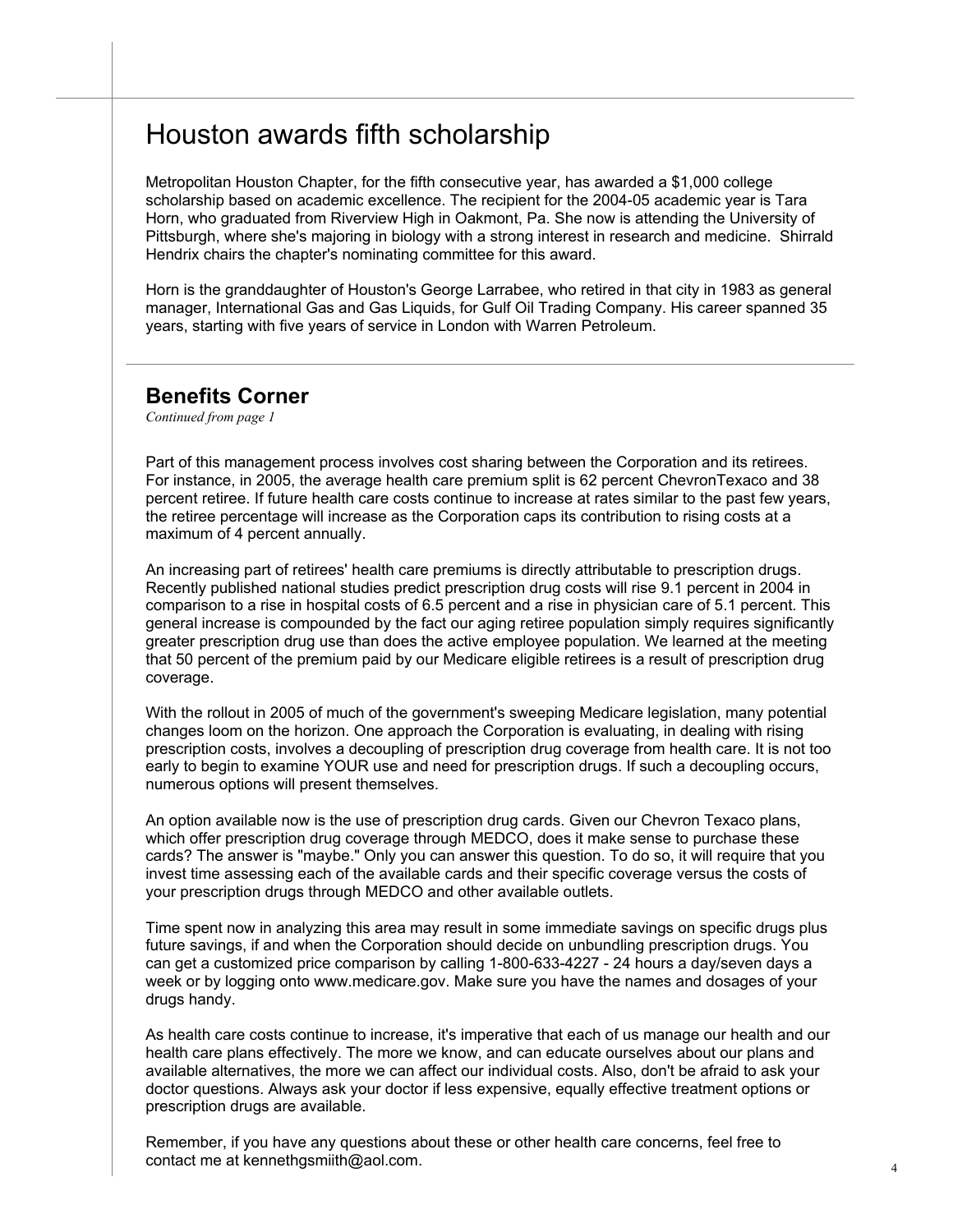## Two new chairs head committees

President Bob Olmstead named two new and five returning CTRA committee chairs for 2004-05.

Murray Matthews is chairing the Budget and Finance Committee, whose multiple responsibilities include preparing the Association's budget, overseeing expenditures, recommending dues and handling other financial duties. One of its key tasks has been to re-assess the 2004-05 budget, which was based upon 16,100 dues-paying members in 2003-04. That membership projection was not achieved.

Matthews, formerly a Planning and Research Committee member, also keeps busy as the Phoenix Chapter vice president and as a part-time marshal at the Anthem, Ariz., Golf and Country Club. A ninehandicap golfer, he retired from Chevron in 2000 as manager, customer service and operations, Credit Card Enterprises in Concord, Calif., culminating 26 years with Gulf and Chevron. He can be reached at 42133 N. Anthem Heights Drive, Anthem, AZ 85086; 623/551-9883; boxsterman@qwest.net.

Other committee members are Bill Adkins, Allen, Texas; Dennis Buckley, Hilton Head Island, S.C.; and Merle Hufford, Clayton, Calif.

Lee Johnson, the other new chair, heads the Planning and Research Committee, which monitors such issues as evaluating specific expense items related to midyear and annual meetings, develops proposals for future annual meeting sites, and updates the Membership Solicitation Plan. It reports findings and recommendations to the Association.

Johnson retired from Getty Oil in Tulsa in 1985 as administrative assistant to the president of Getty Refinery and Marketing Company, concluding 17 combined years with Skelly and Getty. Among his current activities are serving as president of the Tulsa Skelly-Getty-Texaco Chapter, fire chief of Liberty, Okla., Fire Department and board member of Liberty School District.

He can be reached at 19502 S. Sheridan, Bixby, OK 74008; 919/366-8330; lwjohnson\_@msn.com. Other committee members are Dorothy Black, Santa Rosa, Calif.; Beverly Lee, Bakersfield, Calif.; Dee Moscou, Lake Havasu City, Ariz.; and George Powell, Temple Terrace, Fla.

*Continued on page 10*

## Working in Paradise

For 10 years, Ulf Dahlgren has been running the show as president, secretary, treasurer and newsletter editor at the Norcal Chapter, where its 43 paid members are scattered from Oroville to the Oregon border. With assistance from Vice President Elmer Ackelbein, he holds sway over the chapter's four yearly meetings at local restaurants and also attends regional meetings of the Northern California/ Hawaii Area.

Yet, all is not perfect in Paradise, the town of 26,000 where he's lived 12 years. Dahlgren feels its time for someone else to take the chapter's reins. But he admitted, "I can't get anybody else to do it. I've even threatened to resign. But I'm still here." In his spare time, he's also the newsletter editor of a SIRS (Sons in Retirement) chapter.

Before moving to Paradise, he worked 30 years for Shipping. He retired in 1991 as a field supervisor for Chevron Shipping in San Francisco.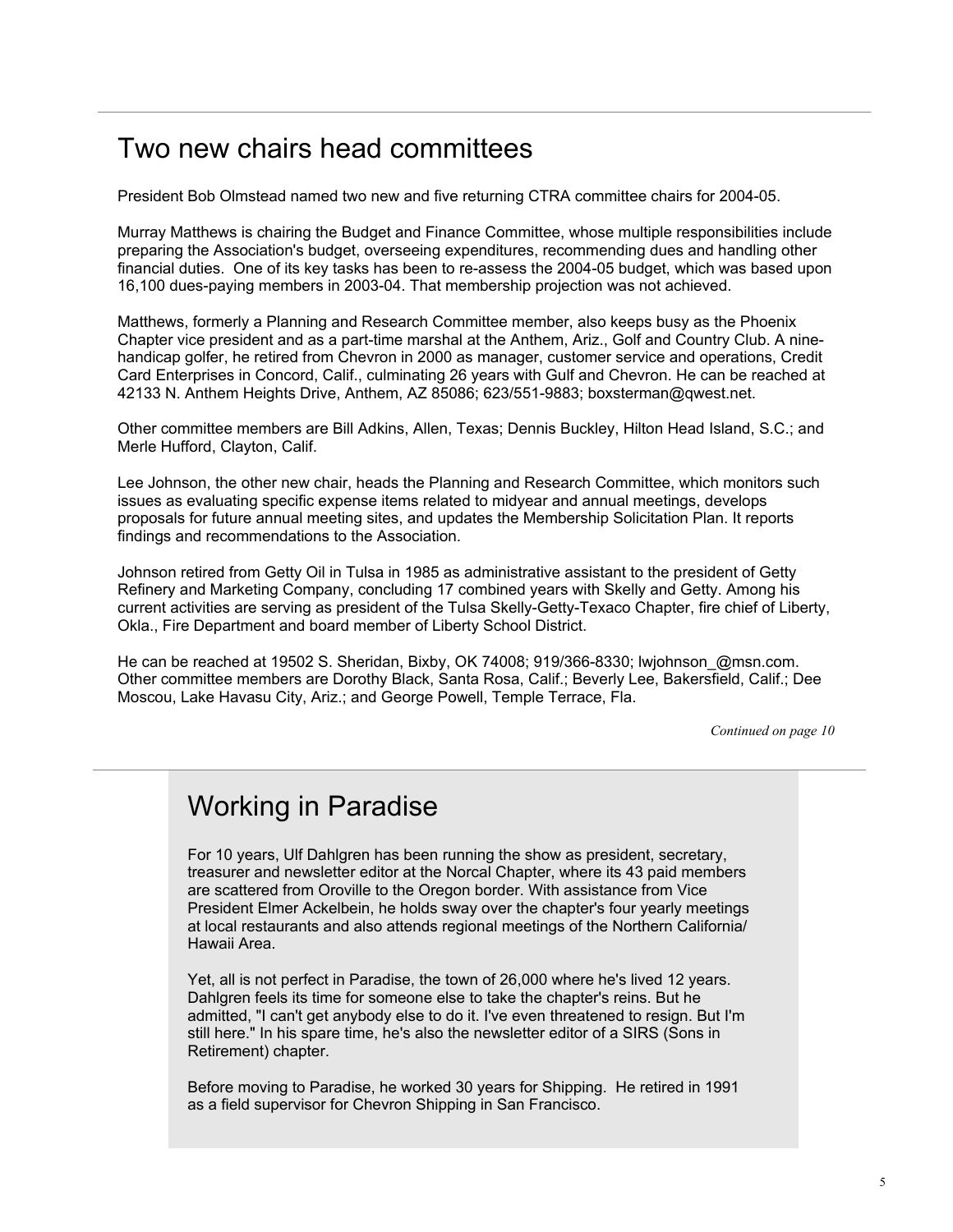## Some ideas for a chapter speaker

Need some ideas on selecting an informative and entertaining guest speaker for your next chapter luncheon meeting? Here's what some other chapters have been doing.

San Francisco Chapter: Association members received an informative "lesson" on digital photography. Their speaker set up displays of his photos from people and places around the world to colorful flowers. He also "sponsored" a drawing of his matted photos for two lucky winners. The speaker was Jim Sullivan, vice chairman of Chevron's board of directors from 1989-2000.

Louisville Chapter: Guests received an eyeful from Kay Mills, executive director, Kentucky Lions Eye Foundation. The organization helps "Give the Gift of Sight" through eye banks, eye research, vision screening and kidsight programs at three eye clinics in Louisville, Lexington and Bowling Green, Ky.



*Former CTRA president Elmer Williams, left, chats with Hugh Renfro, Sr., who spoke about Saudi Arabia as the guest luncheon speaker at the San Diego Chapter.* 

Permian Basin Chapter (Texas): Attendees received tips on effective methods and behavior tactics for dealing with telephone and door-to-door solicitors plus vital information concerning business practices, good and bad. Their speaker was Bob Manista, manager, Better Business Bureau, Permian Basin.

Greater New Orleans Chapter: Dan Thomas shared information about storm preparations for the hurricane season as well as weather trends. He is the newest member of the Super Doppler Storm Team.

San Diego Chapter: A timely insight into the history and culture of present-day Saudi Arabia was shared by knowledgeable Hugh Renfro, Sr., who spent 31 of his 40 Chevron years in foreign operations. That included eight in Saudi Arabia.

Metropolitan Houston Chapter: Phil Hopkins, Houston-based assistant to the special agent in charge, Department of Homeland Security/U.S. Secret Service, discussed the subject of national security.

South Bay Chapter (California): El Segundo Refinery Manager Gary Ysavage, with the assistance of Margaret Zalabak, presented a slide show. It focused on a review of the refinery's 2003 performance and a forward look to 2004.

Some chapters invite ChevronTexaco executives to update them on various subjects of interest. At the Colorado Hi-Country Chapter, Bobby Ryan, ChevronTexaco Exploration manager, informed retirees about the Company's business plan and worldwide activities. At the Contra Costa Chapter (California), the guest speaker was John McDonald, vice president, Strategic Planning, whose topic was "CVX, A Global Overview." At the San Francisco Chapter, Joe Naylor, vice president, ChevronTexaco Global Gas Company, shared the corporation's activities, accomplishments and plans for the global gas business.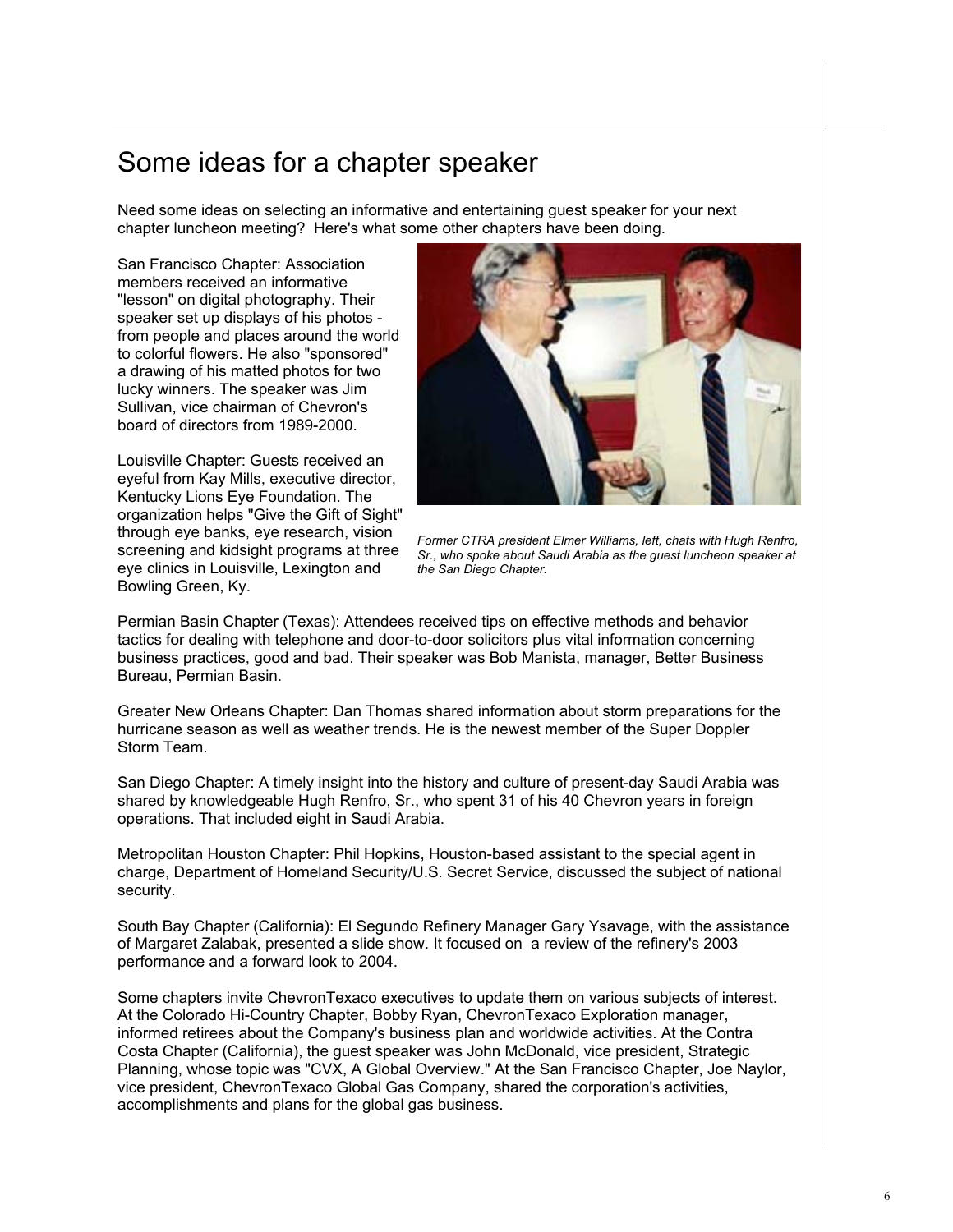### **MAILCALL**

For 13 years, Bob Heaney has volunteered his services at hospitals in Tulsa, Okla., and New Orleans. At Tulsa's St. John Medical Center, he spends three mornings a week in the Intensive Care waiting room looking after the needs of patients' family members, answering the phone and performing related duties. At noon, he joins other volunteers for a social lunch in the hospital cafeteria before heading home.

Prior to his ten years in Tulsa, he served three years as a volunteer at Mercy Baptist Hospital in New Orleans. His duties there were performed primarily at the main information desk. Heaney served a combined 32 years with Warren Petroleum in Tulsa and Gulf Oil in Houston. He retired from Gulf in 1979 as vice president and manager, U.S. Transportation Operations.

#### \*\*\*\*\*\*\*\*\*\*\*\*\*\*\*\*\*\*\*\*\*\*\*\*\*\*\*\*\*\*\*\*\*\*\*\*\*\*\*\*\*\*\*\*\*\*\*\*\*\*\*\*\*\*\*\*\*\*\*\*\*\*\*\*\*

Gerald Warren, the Toledo Spindletop Chapter president, wrote Encore regarding the passing of Dorothy Rathsam, who "was a member of our club. She (had) worked as a clerk at the Gulf Oil Refinery in Toledo." He sent along a newspaper clipping about Rathsam from the "Toledo Blade." The headline on her story read: \$100,000 gift will help refurbish zoo buildings.

That gift to the zoo was the biggest beneficiary of Rathsam, a widow with no children. The newspaper article pointed out that "She volunteered as a reading tutor, worked most recently at a hospital gift shop and spent much time at the zoo." Her sister was quoted as saying, "She wasn't a wealthy person but she was frugal."

#### \*\*\*\*\*\*\*\*\*\*\*\*\*\*\*\*\*\*\*\*\*\*\*\*\*\*\*\*\*\*\*\*\*\*\*\*\*\*\*\*\*\*\*\*\*\*\*\*\*\*\*\*\*\*\*\*\*\*\*\*\*\*\*\*\*

John Grant worked a combined 36 years at Skelly, Getty and Texaco ("luckily I survived all the buyouts and mergers") before retiring in 1995 from Texaco Lubricants in Houston. He's an Unaffiliated Chapter member.

As a hobby, he started playing the ukulele as a teen. In subsequent years, he began a collection that totals 12 ukuleles, including one over 100 years old and another autographed by Arthur Godfrey. In 2000 he started a band comprised of seniors in his church in Springfield, Missouri. That Pride of Praise Band, which includes one accordionist, one mouth harpist and 24 ukulele players ages 60 to 87, entertains people in care centers, nursing homes, retirement communities, independent and living assisted facilities, apartment complexes and at church services.

## ChevronTexaco

ChevronTexaco Retirees Association. For story ideas, contact: Walt Roessing, Managing Editor 4817 Palm Ave, #M, La Mesa, CA 91491 E-mail: wlroessing@cs.com (619) 697-9702

For questions regarding Encore www.chevrontexacoretirees.org, contact: Jerry Powers, Chairman Communications Committee 14208 Woodland Ridge Dr., Louisville, KY 40245 E-mail: jopowers@insightbb.com (502) 245-1258

The ChevronTexaco Retirees Association is not a subsidiary of ChevronTexaco Corporation but an independent organization of retired employees of ChevronTexaco or its predecessor companies.

Grant said, "We have presented programs of primarily inspirational music at 35 separate facilities in five cities. Our major event each year is a Memorial Day fundraiser for Springfield's Shallow Park Cemetery. The event, which attracts 500-700 people, was initiated by Aminta Jones, whose son is Jerry Jones, owner of the Dallas Cowboys. He always drives up in the team bus while she hosts a picnic and gives out Dallas memorabilia such as as T-shirts and hats."

\*\*\*\*\*\*\*\*\*\*\*\*\*\*\*\*\*\*\*\*\*\*\*\*\*\*\*\*\*\*\*\*\*\*\*\*\*\*\*\*\*\*\*\*\*\*\*\*\*\*\*\*\*\*\*\*\*\*\*\*\*\*\*\*\*

Gulf retiree Kathryn Hammermann, age 104, received triple honors last year. Known as Houston's Orchid Lady, she received a Presidential Award of Appreciation from the National Garden Club, was featured in a front page article in the Houston Chronicle Home, Garden and Entertainment section, and was profiled in the Metropolitan Houston Chapter Newsletter by board member Janice Matthews.

In the newsletter, it was reported that in 1929 "she went to work for Gulf Oil for John Hammermann, Tax Commissioner for Southern states . . . She worked with calculators and was responsible for scheduling the men to attend tax meetings . . . John and Kathryn were married in 1952 and she retired." He retired in 1965 with 51 years service and died in 1972.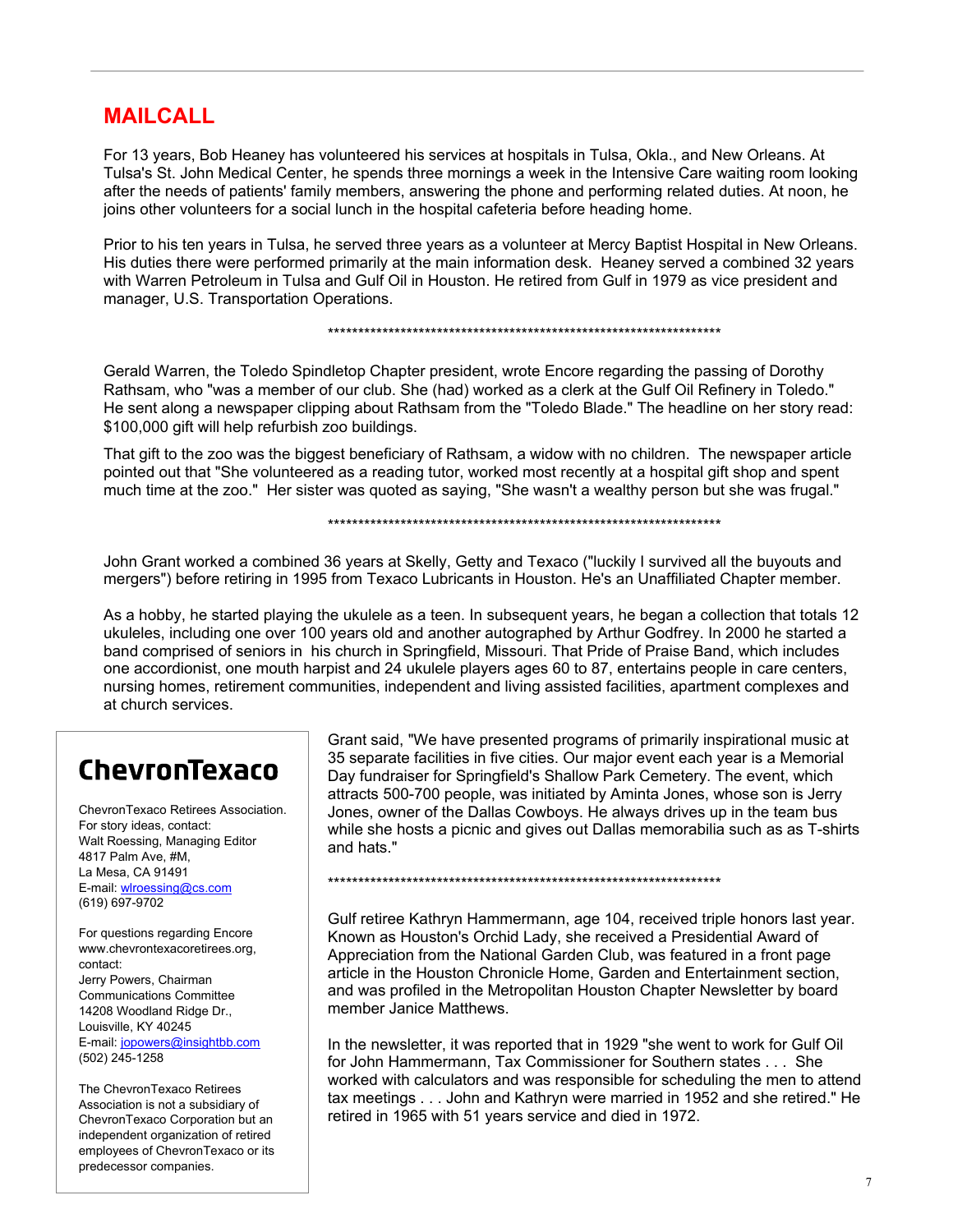#### In Memoriam: **July 2004 – October 2004**

Perry, Leonard Vincent, 10/18/2004, Amoseas, Ret. 1982 Danforth, Norman P., 8/2/2004, Caltex, Ret. 1989 Mcelearney, Robert Francis, 7/12/2004, Caltex, Ret. 1982 Nugent, Thomas E., 5/13/2000, Caltex, Ret. 1964 Squire, Jr., William E., 7/13/2004, Caltex, Ret. 1978 Alcorn, Lloyd M., 8/26/2004, Chevron, Ret. 1951 Allin, Benjamin C., 8/9/2004, Chevron, Ret. 1976 Arrington, J. Dean, 9/6/2004, Chevron, Ret. 1994 Badgero, Ellery C., 8/1/2004, Chevron, Ret. 1975 Bailey, Robert L., 7/2/2004, Chevron, Ret. 1990 Bautista, Mario B., 10/21/2004, Chevron, Ret. 2004 Becker, Dorothy M., 9/20/2004, Chevron, Ret. 1986 Berger, Kevin C., 7/8/2004, Chevron, Ret. 2003 Berry , James H., 9/16/2004, Chevron, Ret. 1976 Bird, Jack R., 7/2/2004, Chevron, Ret. 1976 Blase, W. M., 6/12/2004, Chevron, Ret. 1990 Boles, Hubert N., 10/19/2004, Chevron, Ret. 1974 Brandes, Esther E., 7/18/2004, Chevron, Ret. 1971 Braun, Laurence M., 8/29/2004, Chevron, Ret. 1997 Brennan, Robert F., 7/6/2004, Chevron, Ret. 1978 Bricker, Arthur, 7/7/2004, Chevron, Ret. 1977 Brock, Ann M., 7/14/2004, Chevron, Ret. 1990 Brown, Melva, 5/3/2004, Chevron, Ret. 1976 Brown, Lloyd G., 7/30/2004, Chevron, Ret. 1974 Brown, Millard L., 7/28/2004, Chevron, Ret. 1983 Brown, Doreen M., 10/5/2004, Chevron, Ret. 1985 Buckles, K. A., 9/1/2004, Chevron, Ret. 1998 Buker, Danny V., 8/4/2004, Chevron, Ret. 1999 Cannizzaro, James J., 8/11/2004, Chevron, Ret. 1970 Carr, George K., 7/7/2004, Chevron, Ret. 1985 Casazza, Naomi C., 7/11/2004, Chevron, Ret. 1983 Chamberlain, John A., 7/21/2004, Chevron, Ret. 1977 Chaney, Irene H., 9/12/2004, Chevron, Ret. 1968 Cheak, Jr., William F., 9/15/2004, Chevron, Ret. 1986 Chow, Kevin K., 9/23/2004, Chevron, Ret. 2000 Choy, Alice, 9/29/2004, Chevron, Ret. 1975 Cole, Charles A., 9/10/2004, Chevron, Ret. 1972 Crandall, Milton F., 8/29/2004, Chevron, Ret. 1976 Crutchfield, Cecil M., 10/26/2004, Chevron, Ret. 1984 Dalby, M. L., 7/31/2004, Chevron, Ret. 1987 Davidson, William R., 8/30/2004, Chevron, Ret. 1985 Deseve, Jeanette L., 7/20/2004, Chevron, Ret. 1992 Donovan, Bernard J., 10/16/2004, Chevron, Ret. 1996 Dority, R. T., 9/2/2004, Chevron, Ret. 1986 Elkins, Bernie, 6/9/2004, Chevron, Ret. 1981 Evinger, Albert J., 9/15/2004, Chevron, Ret. 1984 Falk, Milford W., 10/2/2004, Chevron, Ret. 1983 Finocchio, E. A., 8/19/2004, Chevron, Ret. 1985 Gersema, L. W., 6/20/2004, Chevron, Ret. 1994 Gifford, Earl E., 9/3/2004, Chevron, Ret. 1983 Goertzen, Albert, 7/26/2004, Chevron, Ret. 1979 Goodwill, David, 7/9/2004, Chevron, Ret. 1974 Gough, Harry G., 7/11/2004, Chevron, Ret. 1986 Grace, Judith W., 6/24/2004, Chevron, Ret. 1986 Graham, Stewart W., 7/5/2004, Chevron, Ret. 1977 Graves , O. R., 10/13/2004, Chevron, Ret. 1974 Grosshans, William D., 7/19/2004, Chevron, Ret. 1986 Hall, Lois B., 9/29/2004, Chevron, Ret. 1977 Harrell, G. E., 8/30/2004, Chevron, Ret. 1985 Harvey , L. L., 6/12/2004, Chevron, Ret. 1982 Hasslinger, Robert H., 8/22/2004, Chevron, Ret. 1986 Heath, Leonard F., 10/15/2004, Chevron, Ret. 1974 Heidbreder, Jr., Robert J., 8/18/2004, Chevron, Ret. 1986 Hensel, Bruce H., 7/23/2004, Chevron, Ret. 1992 Herrick, David R., 7/24/2004, Chevron, Ret. 1975 Hoffard, John A., 9/13/1992, Chevron, Ret. 1972 Hoffman, William H., 7/4/2004, Chevron, Ret. 1975 Holman, Hollis R., 8/15/2004, Chevron, Ret. 1975 Hoyt, Foster E., 8/7/2004, Chevron, Ret. 1985 Jaggard, Norton, 3/19/2004, Chevron, Ret. 1971 James, Jean C., 9/20/2004, Chevron, Ret. 1998 Jones, C. B., 8/3/2004, Chevron, Ret. 1979 Jones, G. E., 8/9/2004, Chevron, Ret. 1986 Journigan, V. B., 7/1/2004, Chevron, Ret. 1972 Kingsbury, John H., 7/18/2004, Chevron, Ret. 1985 Kipp, Marvin L., 9/11/2004, Chevron, Ret. 1999 Klein, Jr., W. W., 9/6/2004, Chevron, Ret. 1980

Kondeff, Anna N., 9/12/2004, Chevron, Ret. 1968 Kopec, John J., 8/22/2004, Chevron, Ret. 1977 Koster, Walter C., 9/11/2004, Chevron, Ret. 1970 Krahl, Elizabeth F., 6/28/2004, Chevron, Ret. 1977 Krause, Charles F., 7/15/2004, Chevron, Ret. 1966 Lachapelle, George J., 9/4/2004, Chevron, Ret. 1986 Laforge, W. A., 9/12/2004, Chevron, Ret. 1982 Lawrence , Maynard J., 10/11/2004, Chevron, Ret. 1982 Leone, Achille V., 7/4/2004, Chevron, Ret. 1978 Lundy, Joseph T., 6/27/2004, Chevron, Ret. 1972 Mann, John A., 9/19/2004, Chevron, Ret. 1982 Mannu, Marie M., 7/18/2004, Chevron, Ret. 1986 Matsuura, Akiyoshi, 6/16/2004, Chevron, Ret. 1972 Mcauliffe, Clayton D., 8/25/2004, Chevron, Ret. 1986 Mcbride, Clarence L., 9/21/2004, Chevron, Ret. 1970 Mccloskey, L., 9/29/2004, Chevron, Ret. 1986 McDowell, John M., 8/6/2004, Chevron, Ret. 1986 Mcelmurry, Elrod J., 9/26/2004, Chevron, Ret. 1980 Mcgregor, Robert B., 9/14/2004, Chevron, Ret. 1972 Meisenheimer, A. H., 6/30/2004, Chevron, Ret. 1977 Mires, John W., 6/15/2004, Chevron, Ret. 1984 Mitchell, Jesse B., 7/31/2004, Chevron, Ret. 1982 Moddemeyer, William O., 8/19/2004, Chevron, Ret. 1981 Moseley, Sadie F., 7/29/2004, Chevron, Ret. 1985 Motroni, J. J., 8/14/2004, Chevron, Ret. 1985 Myers, Marion B., 8/20/2004, Chevron, Ret. 1985 Nichol, Jr., E. A., 9/19/2004, Chevron, Ret. 1998 Nickerson, Guy C., 7/14/2004, Chevron, Ret. 1985 Novaco, Joseph L., 9/2/2004, Chevron, Ret. 1981 Odonnell, Lawrence P., 8/31/2004, Chevron, Ret. 1976 Odowd, J. W., 10/4/2004, Chevron, Ret. 1994 Ogilvie, Robert C., 7/23/2004, Chevron, Ret. 1969 Olds, Sherwood W., 8/27/2004, Chevron, Ret. 1971 Oliver, Carl R., 8/9/2003, Chevron, Ret. 1976 Orazio, John D., 9/26/2004, Chevron, Ret. 1982 Orr, James C., 8/28/2004, Chevron, Ret. 1975 Owen, M. E., 9/25/2004, Chevron, Ret. 1985 Parcell, R. M., 9/14/2004, Chevron, Ret. 1981 Parsons, Charles H., 2/12/2004, Chevron, Ret. 1975 Patrick, Linda S., 8/11/2004, Chevron, Ret. 1999 Pensabene, Jr., D. V., 10/1/2004, Chevron, Ret. 1986 Perry, James D., 8/13/2004, Chevron, Ret. 1973 Peters, Emery O., 9/21/2004, Chevron, Ret. 1977 Pierson, G. Weston, 7/28/2004, Chevron, Ret. 1973 Prince, Hugh E., 7/17/2004, Chevron, Ret. 1986 Ray, Fred E., 8/5/2004, Chevron, Ret. 1987 Reid, V. L., 9/11/2004, Chevron, Ret. 1982 Rowe, H. J., 8/15/2004, Chevron, Ret. 1986 Russell, Alfred A., 9/9/2004, Chevron, Ret. 1978 Salina, Arthur, 7/20/2004, Chevron, Ret. 1977 Saul, E. V., 8/25/2004, Chevron, Ret. 1988 Saulsbury, Elmer L., 9/18/2004, Chevron, Ret. 1979 Schilling, Robert C., 9/29/2004, Chevron, Ret. 1977 Schumann, Charles P., 6/1/2004, Chevron, Ret. 1977 Sears, Ray E., 6/17/2004, Chevron, Ret. 1978 Seiler, Paul W., 9/20/2004, Chevron, Ret. 1984 Seville, Robert R., 7/8/2004, Chevron, Ret. 1991 Shanazu, Thomas G., 8/15/2004, Chevron, Ret. 1985 Shuler, Richard G., 9/3/2004, Chevron, Ret. 1989 Sinclair, Jr., John C., 9/24/2004, Chevron, Ret. 2000 Sizer, Jacklin E., 10/12/2004, Chevron, Ret. 1995 Slaughter, G. B., 10/23/2004, Chevron, Ret. 1970 Smith, Allan P., 6/24/2004, Chevron, Ret. 1986 Smith, Edwin B., 6/27/2004, Chevron, Ret. 1979 Smith, Emery O., 9/18/2004, Chevron, Ret. 1986 Sparkman, P. L., 9/4/2004, Chevron, Ret. 1984 Standeford, A. E., 9/1/2004, Chevron, Ret. 1971 Steinbrecher, Jerry S., 9/7/2004, Chevron, Ret. 1990 Stewart, Donald L., 8/25/2004, Chevron, Ret. 1986 Strickler, L. L., 10/1/2004, Chevron, Ret. 1977 Strickler, Jr., Stanley R., 8/5/2004, Chevron, Ret. 1995 Sullivan, John E., 7/18/2004, Chevron, Ret. 1978 Sumrall, Mason G., 6/27/2004, Chevron, Ret. 1992 Swartout, Jack R., 7/29/2004, Chevron, Ret. 1974 Swenson, Steven H., 9/1/2004, Chevron, Ret. 1992 Sybrant, Robert C., 9/27/2004, Chevron, Ret. 1976 Sztabaluk, Peter, 8/21/2004, Chevron, Ret. 1984

Tamichi, Harold H., 7/8/2004, Chevron, Ret. 1986 Tehee, Edward D., 6/28/2004, Chevron, Ret. 1981 Thacker, Edwin L., 10/13/2004, Chevron, Ret. 1998 Thompson, Robert W., 8/31/2004, Chevron, Ret. 1984 Tingstrom, Jr., D. H., 7/11/2004, Chevron, Ret. 1984 Toffaleti, J. P., 5/6/2004, Chevron, Ret. 1982 Trejo, Estevan J., 10/18/2004, Chevron, Ret. 1981

Triplett, John T., 9/4/2004, Chevron, Ret. 1992 Tufo, Dorothy E., 7/24/2004, Chevron, Ret. 1986 Turner, T. N., 8/22/2004, Chevron, Ret. 1986 Vandagriff, O. T., 9/1/2004, Chevron, Ret. 1982 Vanderwall, Robert E., 5/10/2004, Chevron, Ret. 1983 Verner, James D., 8/13/2004, Chevron, Ret. 1984 Verzwyvelt, Henry F., 7/10/2004, Chevron, Ret. 1980 Villa, H., 10/9/2004, Chevron, Ret. 1988 Vonrembow, A. J., 8/5/2004, Chevron, Ret. 1982 Voss, William R., 7/15/2004, Chevron, Ret. 1990 Walker , James F., 8/1/2004, Chevron, Ret. 1974 Walton, Neil R., 8/27/2004, Chevron, Ret. 1983 Werner, James E., 9/14/2004, Chevron, Ret. 1986 Williams, John E., 7/6/2004, Chevron, Ret. 1976 Wilson , William S., 7/20/2004, Chevron, Ret. 1976 Wilson , Alice M., 1/5/2004, Chevron, Ret. 1987 Winston, V. V., 8/15/2004, Chevron, Ret. 1995 Workman, Vernal D., 9/27/2004, Chevron, Ret. 1974 Yacorzynski, Leonard M., 9/24/2004, Chevron, Ret. 1983

Zentner, Donald L., 9/18/2004, Chevron, Ret. 1990 Battles, Lewis G., 6/25/2004, Getty, Ret. 1974 Broadway, Thomas Rayford, 10/15/2004, Getty, Ret. 1999

Butler , Walter E., 8/14/2004, Getty, Ret. 1985 Campbell, Joseph, 7/25/2004, Getty, Ret. 1983 Chapman, Claten, 8/14/2004, Getty, Ret. 1974 Dollar, Richard D., 7/21/2004, Getty, Ret. 1980 Doyle, William J., 9/13/2004, Getty, Ret. 1983 Duff, Doyl G., 8/17/2004, Getty, Ret. 1971 Duncan , Royal T., 10/14/2004, Getty, Ret. 1975 Erickson, Martin O., 8/14/2004, Getty, Ret. 1987 Fain, Donald H., 9/16/2004, Getty, Ret. 1990 Frank, Henry L., 10/22/2004, Getty, Ret. 2000 French, Eugene L., 9/4/2003, Getty, Ret. 1984 George, John H., 8/18/2004, Getty, Ret. 1973 Gerdon, George R., 7/3/2004, Getty, Ret. 1985 Gilbert, Curtis, 10/10/2004, Getty, Ret. 1994 Hayes, Joseph L., 8/25/2004, Getty, Ret. 1983 Heacock, Charles H., 9/17/2004, Getty, Ret. 1982 Hill, Marion H., 5/27/2004, Getty, Ret. 1983 Holton, Robert E., 7/12/2004, Getty, Ret. 1984 Hutton, Paul L., 8/27/2004, Getty, Ret. 1979 Jackson, Carolyn A., 7/26/2004, Getty, Ret. 1992 Kinion, Jack C., 8/23/2004, Getty, Ret. 1980 Kissam, William M., 8/15/2004, Getty, Ret. 1976 Lagan, Robert W., 9/1/2004, Getty, Ret. 1976 Lansrud, David E., 7/27/2004, Getty, Ret. 1999 Lukens, Russell B., 9/18/2004, Getty, Ret. 1971 Mathisen, Clarice L., 9/22/2004, Getty, Ret. 1975 Maxwell, Monroe J., 8/25/2004, Getty, Ret. 1988 Mckinney , Gary L., 10/20/2004, Getty, Ret. 1999 Olson, Sr., Kenneth S., 8/16/2004, Getty, Ret. 1983 Oneal, Hal E., 7/28/2004, Getty, Ret. 1987 Ploch, Benjamen W., 8/10/2004, Getty, Ret. 1973 Pope, Stanley M., 9/1/2004, Getty, Ret. 1977 Posl, Anthony J., 7/11/2004, Getty, Ret. 1980 Pratt, Hubert L., 9/23/2004, Getty, Ret. 1981 Pugh, Thomas E., 10/23/2004, Getty, Ret. 1969 Rove, Jr., Louis C., 7/13/2004, Getty, Ret. 1985 Ryan, John L., 8/18/2004, Getty, Ret. 1984 Smalley, Robert E., 9/15/2004, Getty, Ret. 1985 Smith, Jr., Ebenezer H., 7/13/2004, Getty, Ret. 1981 Snelling, Kenneth C., 7/6/2004, Getty, Ret. 1968 Stull, Jr., Frank, 9/17/2004, Getty, Ret. 1984 Thomas, George W., 9/5/2004, Getty, Ret. 1981 Tobin, Bernard D., 2/28/2004, Getty, Ret. 1974 Turnipseed, Wayne S., 7/30/2004, Getty, Ret. 1989 Ullum, William D., 6/13/2004, Getty, Ret. 1984 Vert, Eugene L., 7/18/2004, Getty, Ret. 1971 Ward, Joseph M., 7/3/2004, Getty, Ret. 1983 Wright, Lee G., 10/12/2004, Getty, Ret. 1987 Adair, Jr., William C., 9/23/2004, Gulf, Ret. 1986

8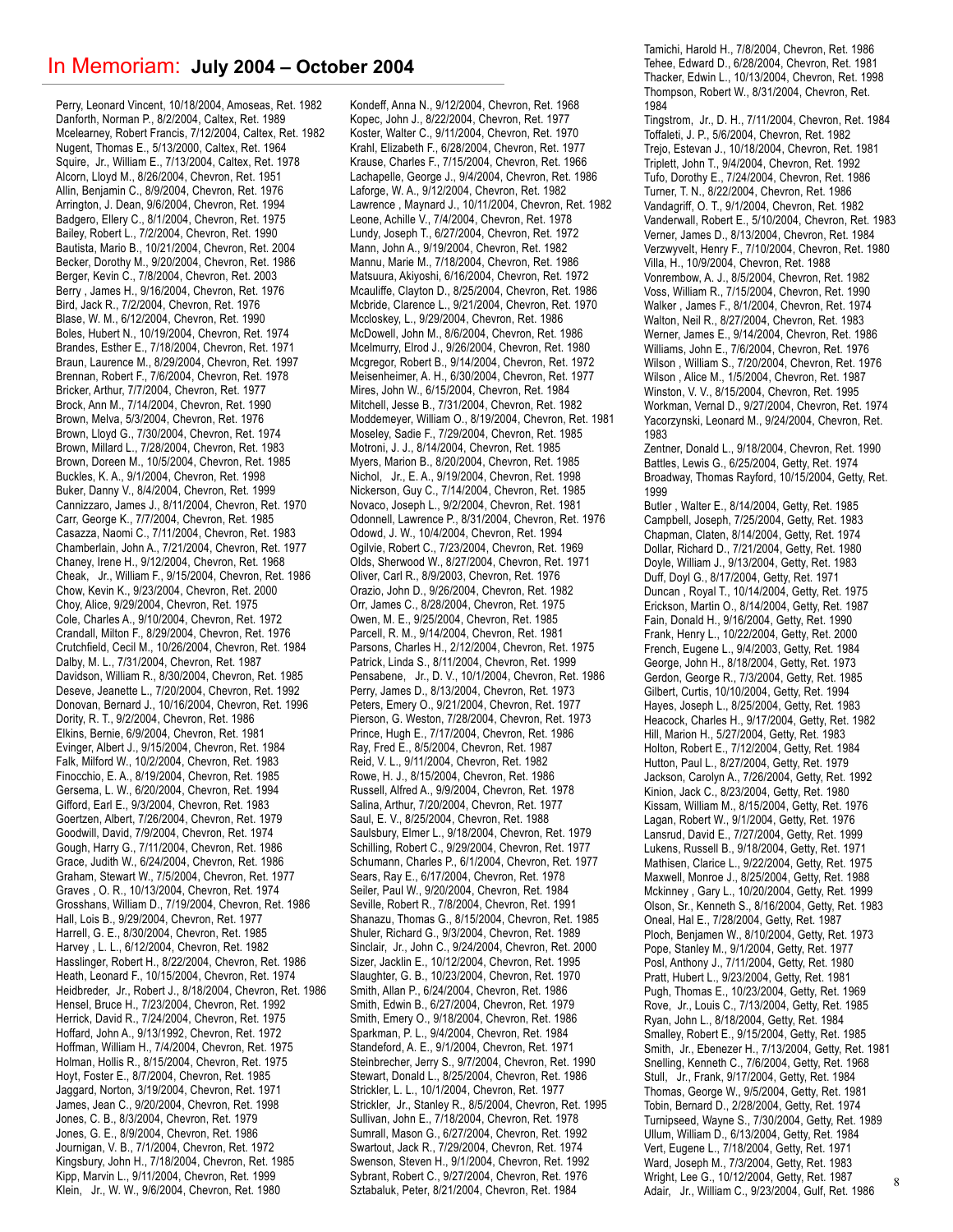Akerlund, Charlotte E., 9/15/2004, Gulf, Ret. 1983 Allshouse, Max G., 5/22/2004, Gulf, Ret. 1977 Archer, Quentin R., 9/10/2004, Gulf, Ret. 1980 Ard, Raymond E., 7/9/2004, Gulf, Ret. 1983 Authement, Oscar J., 6/26/2004, Gulf, Ret. 1978 Avery, Bernard A., 9/9/2004, Gulf, Ret. 1985 Baker, Harry W., 7/5/2004, Gulf, Ret. 1975 Barrick, Anise N., 8/15/2004, Gulf, Ret. 1969 Bates-Jones, Mary K., 7/30/2004, Gulf, Ret. 1972 Bauder, R. L., 9/20/2004, Gulf, Ret. 1975 Baudin, Bernard M., 9/16/2004, Gulf, Ret. 1983 Baylis, Jr., Clifford G., 7/22/2004, Gulf, Ret. 1992 Beaty, Buster W., 8/20/2004, Gulf, Ret. 1983 Birdsong, Billy M., 9/2/2004, Gulf, Ret. 1985 Bishop, John T., 8/13/2004, Gulf, Ret. 1977 Bivens, Virginia L., 8/11/2004, Gulf, Ret. 1983 Blase, Albert R., 6/24/2004, Gulf, Ret. 1981 Bostetter, Jane A., 8/21/2004, Gulf, Ret. 1982 Bottero, Jr., Joseph, 9/10/2004, Gulf, Ret. 1982 Bowers, Melvin E., 9/16/2004, Gulf, Ret. 1977 Bray, Herman, 7/13/2004, Gulf, Ret. 1986 Brdar, George, 9/12/2004, Gulf, Ret. 1985 Brewster, Charles H., 4/13/2004, Gulf, Ret. 1978 Broussard, Leslie L., 8/5/2004, Gulf, Ret. 1983 Burkhiser, Walter H., 8/11/2004, Gulf, Ret. 1983 Caldwell , Lanier, 9/18/2004, Gulf, Ret. 1985 Call, Cyril, 6/10/2004, Gulf, Ret. 1989 Cannaday, Jr., Marion J., 7/15/2004, Gulf, Ret. 1974 Cartwright, Odell A., 10/22/2004, Gulf, Ret. 1976 Clark , Nathaniel C., 8/3/2004, Gulf, Ret. 1981 Clark , B. R., 9/17/2004, Gulf, Ret. 1983 Corie, George R., 7/18/2004, Gulf, Ret. 1982 Cox, Walter H., 6/27/2004, Gulf, Ret. 1978 Day, Chellis A., 12/3/2003, Gulf, Ret. 1973 Deithorn, Robert W., 9/29/2004, Gulf, Ret. 1979 Dietrich, John C., 7/24/2004, Gulf, Ret. 1976 Doak, Herbert L., 9/9/2004, Gulf, Ret. 1991 Dobson, Jr., Parker W., 9/13/2004, Gulf, Ret. 1983 Dold, R. C., 4/29/2004, Gulf, Ret. 1976 Doney, Calvin S., 10/19/2004, Gulf, Ret. 1985 Donnelly, James F., 8/1/2004, Gulf, Ret. 1982 Evans, Tony, 9/4/2004, Gulf, Ret. 1986 Fancher, Mary D., 7/16/2004, Gulf, Ret. 1979 Findley, Robert J., 8/2/2004, Gulf, Ret. 1982 Fitzpatrick, Billy J., 9/18/2004, Gulf, Ret. 1986 Forbes, Raphine T., 7/24/2004, Gulf, Ret. 1974 Ford, Esther L., 10/13/2004, Gulf, Ret. 1984 Frames, Herbert, 9/18/2004, Gulf, Ret. 1983 Francis, Elliott S., 7/18/2004, Gulf, Ret. 1977 Free, Billy J., 8/25/2004, Gulf, Ret. 1983 Furman, Sr., William R., 9/30/2004, Gulf, Ret. 1971 Gleason, F. E., 10/16/2004, Gulf, Ret. 1972 Gobar, Laurence V., 9/8/2004, Gulf, Ret. 1982 Goeddertz, Roy H., 10/25/2004, Gulf, Ret. 1992 Gordon, James W., 8/24/2004, Gulf, Ret. 1982 Grance, Henry J., 10/15/2004, Gulf, Ret. 1982 Green, John B., 8/9/2004, Gulf, Ret. 1973 Griffith , Johnnie W., 10/21/2004, Gulf, Ret. 1980 Grimes, James P., 7/18/2004, Gulf, Ret. 1979 Hannahan, Jr., Edward J., 9/16/2004, Gulf, Ret. 1982 Haynie, Marvin W., 8/3/2004, Gulf, Ret. 1971 Hebert, Doris J., 10/1/2004, Gulf, Ret. 1982 Herring, Betty J., 10/22/2004, Gulf, Ret. 1985 Higgins, Joseph T., 9/5/2004, Gulf, Ret. 1982 Holder, Alton, 8/8/2004, Gulf, Ret. 1972 Holmes, William N., 8/19/2004, Gulf, Ret. 1983 Houck, Hamilton H., 8/27/2004, Gulf, Ret. 1971 Isemann, Bella M., 10/10/2004, Gulf, Ret. 1975 Jann, Eleanor M., 8/17/2004, Gulf, Ret. 1965 Johnson, Charley A., 9/20/2004, Gulf, Ret. 1994 Jones, Grover B., 10/5/2004, Gulf, Ret. 1981 Jones, Jr., George E., 6/30/2004, Gulf, Ret. 1985 Judge, Joseph A., 10/18/2004, Gulf, Ret. 1983 Kanada-Johnson, June L., 9/22/2004, Gulf, Ret. 1983 Kee, Charles H., 10/20/2004, Gulf, Ret. 1989 Kelly, Ronald J., 10/6/2004, Gulf, Ret. 1976 Killeen , K., 2/20/2003, Gulf, Ret. 1972 King, Earl H., 7/24/2004, Gulf, Ret. 1971 Kratz, William T., 7/4/2004, Gulf, Ret. 1982 Lacour, Kathryn B., 7/31/2004, Gulf, Ret. 1980

Lasley, Carl D., 7/16/2004, Gulf, Ret. 1973 Lute, Thomas D., 10/28/2004, Gulf, Ret. 1982 Madewell, Jimmy R., 8/27/2004, Gulf, Ret. 1986 McAdams, Edward R., 7/23/2004, Gulf, Ret. 1966 McConnon, John E., 8/24/2004, Gulf, Ret. 1968 Mcculloch, Raymond E., 7/23/2004, Gulf, Ret. 1981 Mcgaugh, Floyd A., 7/24/2004, Gulf, Ret. 1983 McIntyre, Thomas B., 8/3/2004, Gulf, Ret. 1983 McKelvey, Joan E., 5/13/2004, Gulf, Ret. 1983, McQueen, Sara E., 9/19/2004, Gulf, Ret. 1972, Mikulski, Chester B., 7/2/2004, Gulf, Ret. 1974, Mingle, Jr., Louis, 10/4/2004, Gulf, Ret. 1984, Mitchell, William H., 9/18/2004, Gulf, Ret. 1994, Morgan, Lewis A., 7/8/2004, Gulf, Ret. 1984, Morris, Glen W., 10/15/2004, Gulf, Ret. 1994, Murphy, Mildred V., 8/9/2004, Gulf, Ret. 1974, Myers, F. A., 9/18/2004, Gulf, Ret. 1975, Newsom, Max, 7/2/2004, Gulf, Ret. 1985, Ogden , Elbert E., 8/7/2004, Gulf, Ret. 1983, Ret. 2000 Oldham , Smith L., 10/18/2004, Gulf, Ret. 1992, Ordoyne, Thomas J., 9/1/2004, Gulf, Ret. 1986, Palmer, Robert E., 7/26/2004, Gulf, Ret. 1984, Palmieri, Frank, 8/20/2002, Gulf, Ret. 1965, Patterson, Clyde F., 8/28/2004, Gulf, Ret. 1983, Phillips, Thomas W., 7/3/2004, Gulf, Ret. 1983 Phillips, N., 8/18/2004, Gulf, Ret. 1970 Porter, Robert C., 9/2/2004, Gulf, Ret. 1985 Reed, Donald C., 10/21/2004, Gulf, Ret. 1983 Reich, Anna M., 10/6/2004, Gulf, Ret. 1994 Ritterbush, Kenneth K., 7/6/2004, Gulf, Ret. 1995 Robb, Robert R., 10/11/2004, Gulf, Ret. 1983 Robbins, Harold E., 8/16/2004, Gulf, Ret. 1967 Sasser, Byrd M., 8/23/2004, Gulf, Ret. 1983 Schar, Frank L., 8/10/2004, Gulf, Ret. 1982 Scheurn, Carl C., 10/24/2004, Gulf, Ret. 1981 Schumann, Otto J., 7/22/2004, Gulf, Ret. 1983 Scott, Daniel N., 7/17/2004, Gulf, Ret. 1977 Sharkey, Josephine A., 7/18/2004, Gulf, Ret. 1976 Shetz, Frederick T., 6/25/2004, Gulf, Ret. 1990 Smith, J. Harold, 9/6/2004, Gulf, Ret. 1982 Smith, Ollie J., 9/19/2004, Gulf, Ret. 1981 Smith, Jr., Henry W., 8/23/2004, Gulf, Ret. 1977 Smittle, Floyd E., 7/24/2004, Gulf, Ret. 1982 Stephens, Lloyd T., 8/10/2004, Gulf, Ret. 1985 Stephens, Richard S., 9/27/2004, Gulf, Ret. 1975 Stevenson, Dorothy W., 7/20/2004, Gulf, Ret. 1967 Taylor, Vonnie L., 7/3/2004, Gulf, Ret. 1977 Taylor , Cornella L., 10/16/2004, Gulf, Ret. 1996 Telesko, James, 7/21/2004, Gulf, Ret. 1978 Tesauro, Paul, 7/18/2004, Gulf, Ret. 1981 Thibodeaux, Joseph N., 8/12/2004, Gulf, Ret. 1980 Titus, Kenneth J., 8/6/2004, Gulf, Ret. 1978 Turner, Dempsey A., 8/13/2004, Gulf, Ret. 1982 Valigosky, Robert C., 6/28/2004, Gulf, Ret. 1984 VanAhnen, Henry W., 9/9/2004, Gulf, Ret. 1982 Walker , Roy T., 9/12/2004, Gulf, Ret. 1994 Ward, Walter J., 6/25/2004, Gulf, Ret. 1978 Wargo, Ernest I., 10/26/2004, Gulf, Ret. 1985 Weber, Jr., Wallace L., 6/28/2004, Gulf, Ret. 1992 Weldon, Jr., Don E., 7/14/2004, Gulf, Ret. 1977 Weymouth, Janie G., 7/21/2004, Gulf, Ret. 1982 Whitehead, Jack F., 8/11/2004, Gulf, Ret. 1987 Willard, Glenn F., 7/3/2004, Gulf, Ret. 1982 Williamson, Robert J., 10/17/2004, Gulf, Ret. 1980 Wood, William J., 3/26/2004, Gulf, Ret. 1979 Wood, Wallace E., 8/5/2004, Gulf, Ret. 1984 Wood, Joseph D., 9/26/2004, Gulf, Ret. 1986 Woodward, Austin B., 9/14/2004, Gulf, Ret. 1973 Abbet, Joseph E., 9/18/2004, Texaco, Ret. 1975 Arcemont, Ury S., 7/30/2004, Texaco, Ret. 1977 Arnaud, Frank J., 8/3/2004, Texaco, Ret. 1982 Arnold, Alvin, 5/28/2004, Texaco, Ret. 1982 Authement, Andrew P., 7/7/2004, Texaco, Ret. 1976 Badon, Edward, 9/20/2004, Texaco, Ret. 1980 Banghart, Joseph A., 8/19/2004, Texaco, Ret. 1978 Bannon, Edward C., 8/7/2004, Texaco, Ret. 1982 Barber, Ivan L., 7/1/2004, Texaco, Ret. 1986 Barnes, Kenneth J., 7/8/2004, Texaco, Ret. 1982 Battaglia, Carmello J., 10/26/2004, Texaco, Ret. 1983 Bennett, Frank R., 8/3/2004, Texaco, Ret. 1981 9

Benson, Chester H., 6/22/2004, Texaco, Ret. 1984 Blanchard, Lester M., 9/23/2004, Texaco, Ret. 1982 Bonilla, Fidel G., 7/6/2004, Texaco, Ret. 1979 Breaux, Lynn O., 7/6/2004, Texaco, Ret. 1990 Brien, Jr., Eugene J., 9/8/2004, Texaco, Ret. 1980 Brown, James H., 7/23/2004, Texaco, Ret. 1987 Browning, James E., 7/28/2004, Texaco, Ret. 1982 Brumback, Donald K., 10/8/2004, Texaco, Ret. 1986 Buckley, Eldred O., 6/27/2004, Texaco, Ret. 1988 Callender, Christie A., 10/24/2004, Texaco, Ret. 2002 Carter, Harry K., 9/4/2004, Texaco, Ret. 1977 Cartwright, Albert R., 8/8/2004, Texaco, Ret. 1979 Castille, A. J., 6/25/2004, Texaco, Ret. 1984 Chandler , Clifford H., 8/19/2004, Texaco, Ret. 1984 Chesser, Jr., William T., 9/18/2004, Texaco, Ret. 1987 Coker, Charles A., 8/13/2004, Texaco, Ret. 1993 Cole, John P., 7/28/2004, Texaco, Ret. 1994 Cole, Richard P., 9/5/2004, Texaco, Ret. 1984 Comby, Harvey R., 7/8/2004, Texaco, Ret. 1989 Conard, Ivan L., 10/20/2004, Texaco, Ret. 1991 Cook, Melvin A., 7/28/2004, Texaco, Ret. 1971 Cook, Truman A., 10/18/2004, Texaco, Ret. 1979 Cottrell, T. E., 4/22/2004, Texaco, Ret. 1982 Cox, William F., 7/28/2004, Texaco, Ret. 1983 Cropsey, Regina W., 6/16/2004, Texaco, Ret. 1978 David, Ben O., 9/21/2004, Texaco, Ret. 1977 Davis , James W., 9/3/2004, Texaco, Ret. 1979 Davis , Robert E., 9/24/2004, Texaco, Ret. 1982 Derrick, George E., 9/16/2004, Texaco, Ret. 1979 Dewyea, Donald W., 10/1/2004, Texaco, Ret. 1974 Dionne, Jr., Milton, 8/7/2004, Texaco, Ret. 1985 Doughty, Ralph S., 9/8/2004, Texaco, Ret. 1985 Doyle, John W., 8/22/2004, Texaco, Ret. 1984 Ducote, Gale L., 9/17/2004, Texaco, Ret. 1989 Edman, Robert C., 8/28/2004, Texaco, Ret. 1989 Edwards, Gayle D., 10/13/2004, Texaco, Ret. 1993 Edwards, Virgil C., 10/26/2004, Texaco, Ret. 1977 England , Wallace L., 3/15/2004, Texaco, Ret. 1981 Fahndrick, Kenneth D., 7/6/2004, Texaco, Ret. 1989 Fair, Edmund P., 7/8/2004, Texaco, Ret. 1975 Farrell, Robert S., 7/25/2004, Texaco, Ret. 1977 Fisher, Charles W., 7/15/2004, Texaco, Ret. 1983 Fitzgerald, Edwin J., 7/16/2004, Texaco, Ret. 1979 Flaherty, Marguerite F., 6/6/2004, Texaco, Ret. 1989 Fowler, P. A., 6/12/2004, Texaco, Ret. 1987 Fox, Philip, 8/20/2004, Texaco, Ret. 1973 Fratino, Michael J., 10/23/2004, Texaco, Ret. 1982 Ganey, Monk C., 9/21/2004, Texaco, Ret. 1981 Garver, Onnie C., 8/19/2004, Texaco, Ret. 1989 Gay, Charles J., 10/5/2004, Texaco, Ret. 1983 Gianardi, Joseph B., 9/10/2004, Texaco, Ret. 1977 Gilchrist, Kenneth H., 7/15/2004, Texaco, Ret. 1973 Givens, Burnett E., 9/1/2004, Texaco, Ret. 1982 Glasser, Richard W., 9/1/2004, Texaco, Ret. 1974 Glicksman, Stephen, 8/23/2004, Texaco, Ret. 1988 Gordon, Warren C., 8/19/2004, Texaco, Ret. 1977 Gray, Daniel C., 10/16/2004, Texaco, Ret. 1983 Greenwood , Harold F., 7/30/2004, Texaco, Ret. 1973 Grimes, Louis J., 9/18/2004, Texaco, Ret. 1965 Guidry, Ishmael P., 6/29/2004, Texaco, Ret. 1970 Gunther, Alden H., 7/23/2004, Texaco, Ret. 1983 Hanley, James H., 7/1/2004, Texaco, Ret. 1987 Hargrove, William G., 6/19/2004, Texaco, Ret. 1986 Hargrove, Bettis L., 9/29/2004, Texaco, Ret. 1982 Harris, J. D., 9/28/2004, Texaco, Ret. 1989 Harrison , Phil C., 5/24/2004, Texaco, Ret. 1976 Hauser, James E., 8/17/2004, Texaco, Ret. 1982 Head, Alvin M., 10/7/2004, Texaco, Ret. 1984 Hearn, Bobby W., 7/4/2004, Texaco, Ret. 1997 Helm, Robert W., 6/23/2004, Texaco, Ret. 1983 Henderson, Jack A., 7/17/2004, Texaco, Ret. 1983 Henderson , Wayne A., 8/18/2004, Texaco, Ret. 1967 Henson, Robert W., 8/31/2004, Texaco, Ret. 1997 Higgins, Mary RUTH, 8/19/2004, Texaco, Ret. 1989 Hill, Darrel E., 6/19/2004, Texaco, Ret. 1989 Hill, Joel E., 8/26/2004, Texaco, Ret. 1981 Hill, Charles, 10/22/2004, Texaco, Ret. 1984 Hocker, Mack, 8/15/2004, Texaco, Ret. 1977 Hughes, Jack W., 10/13/2004, Texaco, Ret. 1981 Hull , William H., 8/23/2004, Texaco, Ret. 1974